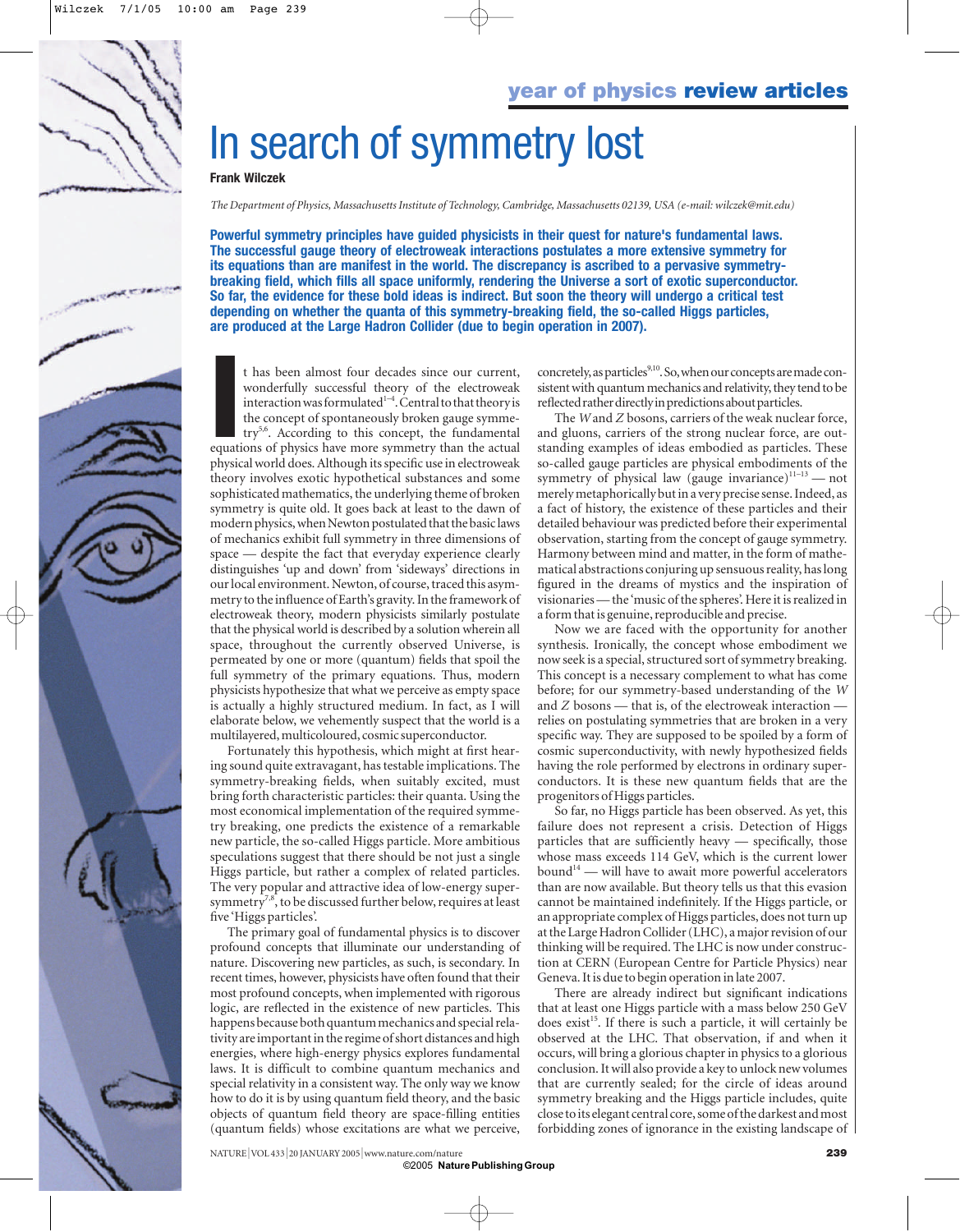fundamental physics. That is exciting because it means we will have an opportunity to learn. Big ideas and speculations about the unification of forces, and the cosmology of the early Universe, as well as supersymmetry, are very much in play. Thus the Higgs sector is not only a destination, but also a portal.

There is a vast technical literature on most of the topics discussed here<sup>16,17</sup> and quite a few popular and semipopular presentations. My goal here is to present a brief but substantial and critical review of the main concepts and prospects that is accessible to scientifically sophisticated non-experts, yet reflects the essence of present-day thinking.

### **The three standard systems**

It has become conventional to say that our knowledge of fundamental physical law is summarized in a 'standard model'. But this convention lumps together three quite different conceptual structures. Instead, it is more accurate and informative to say that our current, working description of fundamental physics is made from three distinct parts: three 'standard systems'. These are the gauge system, the gravity system and the Higgs system.

Each of these systems concerns the interactions of a specific kind of particle: gauge bosons, gravitons and Higgs particles, respectively. It is remarkable that everything we know, or reliably infer, about the fundamental laws of nature can be interpreted as a statement about how one or another of these particles interacts with other forms of matter. To be precise, every known departure from trivial 'free' propagation — every nonlinear coupling of the quantum fields that describe matter in all its forms — involves interaction with a gauge particle, a graviton or a Higgs particle. Two of these three systems, the gauge and gravity systems, are governed by principled theories founded on deep, powerful concepts. Because of this they are tight, both conceptually and algorithmically.

The gauge system is constructed as the embodiment of extensive symmetries involving transformations among different kinds of 'colour' degrees of freedom. Colour used in this sense has nothing to do with optical phenomena; rather, it is a generalization of the concept of electromagnetic charge. Quantum chromodynamics  $(QCD)$  — our theory of the strong interaction<sup>18,19</sup> — works with three colour charges. The weak interaction invokes two other colour charges and ordinary electromagnetism introduces yet another charge. The precise symmetry is expressed in the language of group theory, as  $SU(3) \times SU(2) \times U(1)$ .

Gauge symmetries, when combined with the principles of quantum mechanics and special relativity, are extremely powerful. Gauge symmetries require the existence of appropriate gauge bosons, and vice versa. Through this connection between mathematics and physics concept and reality — we arrive at a beautiful and tightly integrated theory of gauge bosons and their interactions with other forms of matter. A profound reflection of this is that the physics of the gauge system is almost fully determined from considerations of inner consistency. In other words, it contains few freely adjustable parameters. There are basically just three such parameters, one each for *SU*(3), *SU*(2) and *U*(1). Given these three numbers, no further 'fudge factors' remain available. The gauge system provides precise predictions for many phenomena; predictions that are in excellent agreement with numerous accurate experiments. In fact no significant deviation has been found so far. Each term in the foundational equations underlying a complete description of strong, weak and electromagnetic interactions has been checked out repeatedly in precise experiments.

The gravity system is essentially Einstein's general theory of relativity. It is sometimes claimed that general relativity is impossible to reconcile with quantum mechanics, that there is a terrible crisis in quantum gravity, and so on. On hearing this, one might be puzzled about how physicists and astrophysicists manage to get on with their work. The truth is that there is a very concrete and precise working theory of gravity that fully conforms to the principles of quantum mechanics and which so far has proved adequate to describe all physical and astrophysical observations. It is simply the quantum field

theory version of general relativity (for experts: the Einstein–Hilbert action for gravity itself, extended to matter using the minimal coupling procedure). This theory fails to give predictions for processes involving ultra-high-energy particles, but the energies at which it fails are much larger than those that are accessible to observation.

Like the gauge system, the gravity system is constructed as the embodiment of a powerful symmetry principle, in this case Einstein's general covariance. General covariance both requires the existence of the graviton, and tightly constrains its properties. It thereby generates a unique, principled theory of gravity. General relativity is fully specified in terms of just two freely adjustable parameters: one is Newton's gravitational constant  $G_N$ ; the other is the so-called cosmological term, which parameterizes the energy density of empty space. Until very recently there were only upper bounds on the value of the cosmological term, but observations of the acceleration of distant galaxies, together with indirect inference from measured cosmic microwave background anisotropies, seem to require a positive value<sup>20-22</sup>. All other gravitational phenomena are predicted using only *G*<sub>N</sub>. General relativity has scored many triumphs, both qualitative ones, such as providing foundations for Big Bang cosmology and black hole physics, and quantitative ones, such as accurately predicting the precession of Mercury and the time variation of binary pulsar frequencies.

The gauge system and the gravity system can both be written in appealing geometric forms. More precisely, quantum fields that describe different forms of curvature produce both gravitons and gauge bosons. For gravitons, the relevant curvature is that of spacetime; for gauge bosons, it is curvature in so-called internal spaces, which are defined by the variables that describe configurations of colour charges. The coupling of these particles to other fields is also defined geometrically, technically, by the promotion of ordinary derivatives into covariant ones.

The third system, where the Higgs particle and its couplings to other forms of matter reside, is another story entirely. We know of no deep principle, comparable to gauge symmetry or general covariance, which constrains the values of these couplings at all tightly. In the Higgs system, the number of freely adjustable parameters mushrooms into dozens. Nor do the values of the couplings we now infer from the masses and mixing of quarks and leptons conform to any easily discernible pattern (see the section '...and a nest of kluges' below).

Clearly the Higgs system of fundamental physics is its least satisfactory part. Whether measured in terms of the large number of independent parameters it requires, or in terms of the small number of powerful ideas it contains, our theory of this sector falls far short of the high level we have achieved elsewhere. In particular, despite the phrase's connotation, no 'theory of everything' hitherto proposed has in practice materially improved our theory of the Higgs system. Having placed the Higgs system in context, let us now scrutinize it more closely.

#### **Symmetry breaking in superconductivity**

The most fundamental phenomenon of superconductivity is the Meissner effect, according to which magnetic fields are expelled from the bulk of a superconductor. The Meissner effect implies the possibility of persistent currents<sup>23</sup>. Indeed, if a superconducting sample is subjected to an external magnetic field, currents of this sort must arise near the surface of a sample to generate a cancelling field.

An unusual but valid way of speaking about the phenomenon of superconductivity is to say that within a superconductor the photon acquires a mass. The Meissner effect follows from this. Indeed, to say that the photon acquires a mass is to say that the electromagnetic field becomes a massive field. Because the energetic cost of supporting massive fields over an extended volume is prohibitive, a superconducting material finds ways to expel magnetic fields.

Bardeen, Cooper and Schrieffer (BCS) developed a satisfactory microscopic theory of superconductivity in metals<sup>24</sup>. BCS theory traces superconductivity to the existence of a special sort of longrange correlation among electrons. This effect is purely quantum-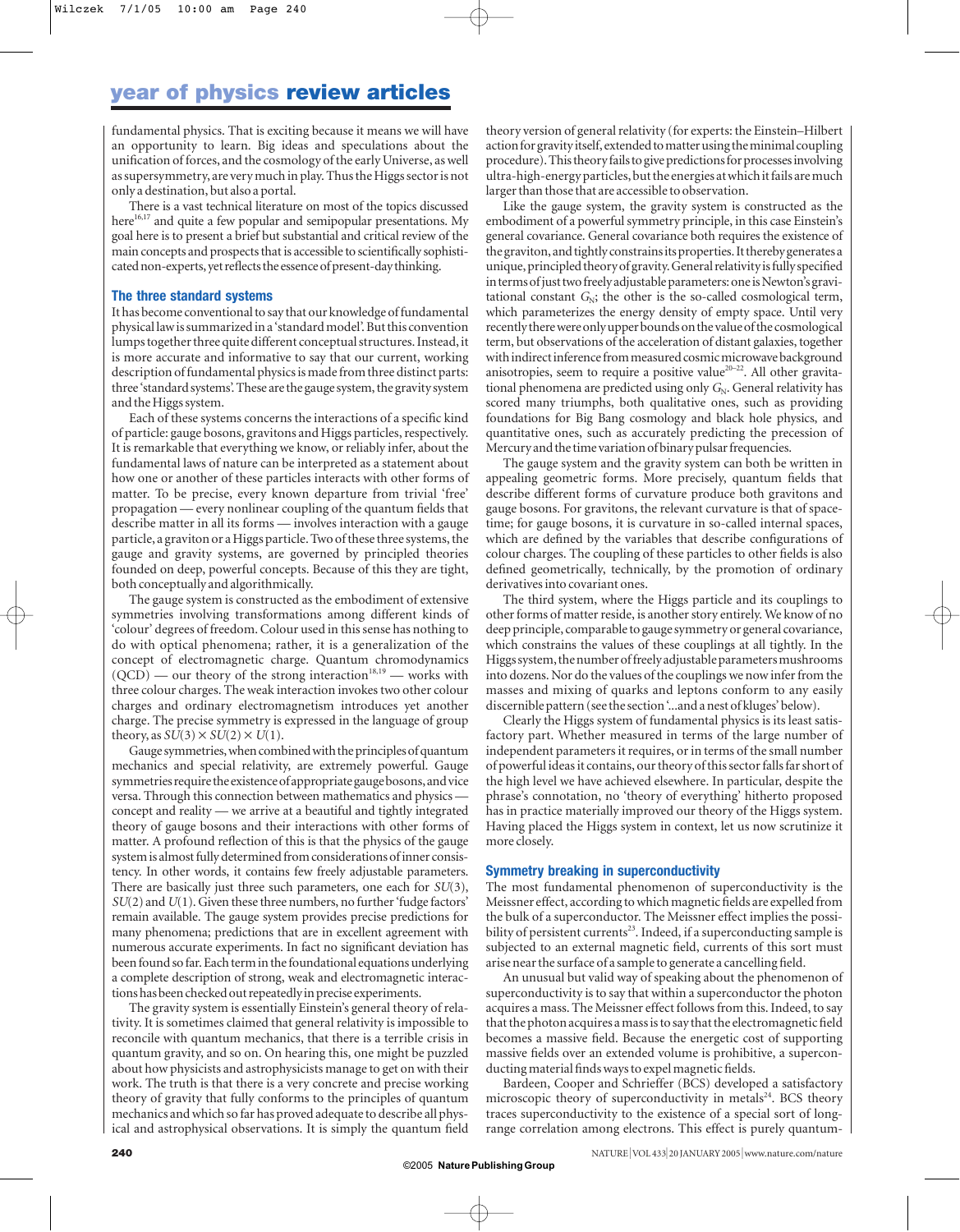

dependent complex number, which can be depicted as a collection of arrows with different sizes and orientations. **b**, Gauge symmetry states that the same physical situation can be described using different orientations of the arrows (phases of the wavefunction) with a compensating gauge field (electromagnetic potential, represented by wavy arrows). This is somewhat analogous to Einstein's equivalence principle, by which relatively accelerated reference frames become equivalent when a compensating gravity field is included. **c**, In the superconducting state, the chargedparticle wavefunction is correlated over long distances and times — whereas in the non-superconducting state (**a** could be regarded as a typical, disordered slice of this state), the wavefunctions fluctuate randomly in space and time. The ordered structure of **c** is disrupted by gauge transformations, so now the electromagnetic potentials have an energetic cost - the photon has acquired a mass.

mechanical. A classical phenomenon that is only very roughly analogous, but much simpler to visualize, is the occurrence of ferromagnetism owing to long-range correlations among electron spins (that is, their mutual alignment in a single direction). The sort of correlations responsible for superconductivity are of a much less familiar sort, as they involve not the spins of the electrons, but rather the phases of their quantum-mechanical wavefunctions. One cannot do full justice to this concept without some elaborate mathematical preparation. But as it is the leading idea guiding our construction of the Higgs system, I think it is appropriate to sketch an intermediate picture that is more accurate than the magnet analogy and suggestive of the generalization required in the Higgs system.

First we imagine that the electrons organize themselves into pairs, the so-called Cooper pairs. The wavefunction of a Cooper pair is a complex-valued function; it has both an amplitude and a phase. If we have a uniform density of Cooper pairs, then the amplitude is constant, but the phase can vary in space and time. We can represent the different possible values of the phase by points on a circle. So in representing the quantum dynamics of the Cooper pairs at each point of space-time, we have an overlying circular 'internal space' — an extra dimension if you like — and the position of the wavefunction in this extra dimension must be specified (Fig. 1a).

## **year of physics review articles**

A fundamental principle of electrodynamics is its gauge symmetry. A gauge transformation is a mathematical transformation of electromagnetic potentials and the wavefunctions of charged particles. When we say electrodynamics obeys gauge symmetry, we mean that while the gauge transformation changes the variables that appear in the equations of electrodynamics, and consequently rearranges those equations, it nevertheless leaves the overall physical content of the equations unchanged (Fig. 1b). Weyl and London discovered the gauge symmetry of quantum electrodynamics in the 1920s (refs 11, 12). Yang and Mills proposed a more general concept of gauge symmetry<sup>13</sup> that supports a much wider class of transformations (nonabelian gauge theory). At first this generalization seemed to be a mathematical curiosity, but as physics developed it has come to be more and more central. We have come to recognize both that gauge symmetry is necessary for the consistency of the theory, and conversely, that the equations of electrodynamics can be derived from gauge symmetry, assuming the validity of quantum mechanics and special relativity. One aspect of this is that gauge symmetry enforces zero mass for the photon.

For present purposes, what is crucial is that gauge transformations rotate the wavefunction in the extra dimension, through an angle that can vary depending on location in space-time. Superconductivity occurs when the phases of the Cooper pairs all align in the same direction; that is, when they all have the same position within their extradimensional circles (Fig. 1c). Of course, gauge transformations that act differently at different space-time points will spoil this alignment. Thus, although the basic equations of electrodynamics are unchanged by gauge transformations, the state of a superconductor does change. To describe this situation, we say that in a superconductor gauge symmetry is spontaneously broken.

The phase alignment of the Cooper pairs gives them a form of rigidity. Electromagnetic fields, which would tend to disturb this alignment, are rejected. This is the microscopic explanation of the Meissner effect, or in other words, the mass of photons in superconductors.

### **Electroweak symmetry breaking: some elegant details…**

Several basic properties of the  $W^{\pm}$  and  $Z$  particles, which are responsible for mediating the weak interaction, are quite similar to properties of photons. They are all spin-1 particles that couple with universal strength to appropriate charges and currents. This resemblance, together with consistency requirements of the sort mentioned above, suggests that the equations of the weak interactions must have an appropriate gauge symmetry, distinct from, but of the same general nature as, the gauge symmetry of electromagnetism.

Elaboration of this line of thought leads to our modern theory of the electroweak interactions, which is firmly based on the postulate of gauge symmetry. The gauge symmetry involved is more elaborate than that of electromagnetism. It involves a more intricate internal space (Fig. 2a). Instead of just a circle (orientation) and a ray (magnitude), we have a three-dimensional sphere (orientation) and a ray (magnitude) over each point of space-time, so four 'internal dimensions'. Gauge transformations rotate the spheres, although not all types of rotation are allowed. Mathematically, the allowed transformations define the group  $SU(2) \times U(1)_Y$ .

There is an essential supplement to this generalization, which provides our primary motivation for postulating the existence of the Higgs system. Unlike the photon, which acquires mass only inside superconductors,  $W^{\pm}$  and  $\overline{Z}$ are massive particles even in empty space. The equations of gauge symmetry, in their pristine form, predict the existence of these particles, but require that their masses vanish. To account for the masses of  $W^{\pm}$  and  $Z$ , we must suppose that what we perceive as empty space is, in reality, a new form of superconductor, not for electromagnetism, but for its near-relation gauge interactions.

With this interpretation, what we perceive as empty space is not so empty. But what is it that has the role — for this new universal superconductivity — of the Cooper pairs whose alignment is responsible for conventional superconductivity? No form of matter identified so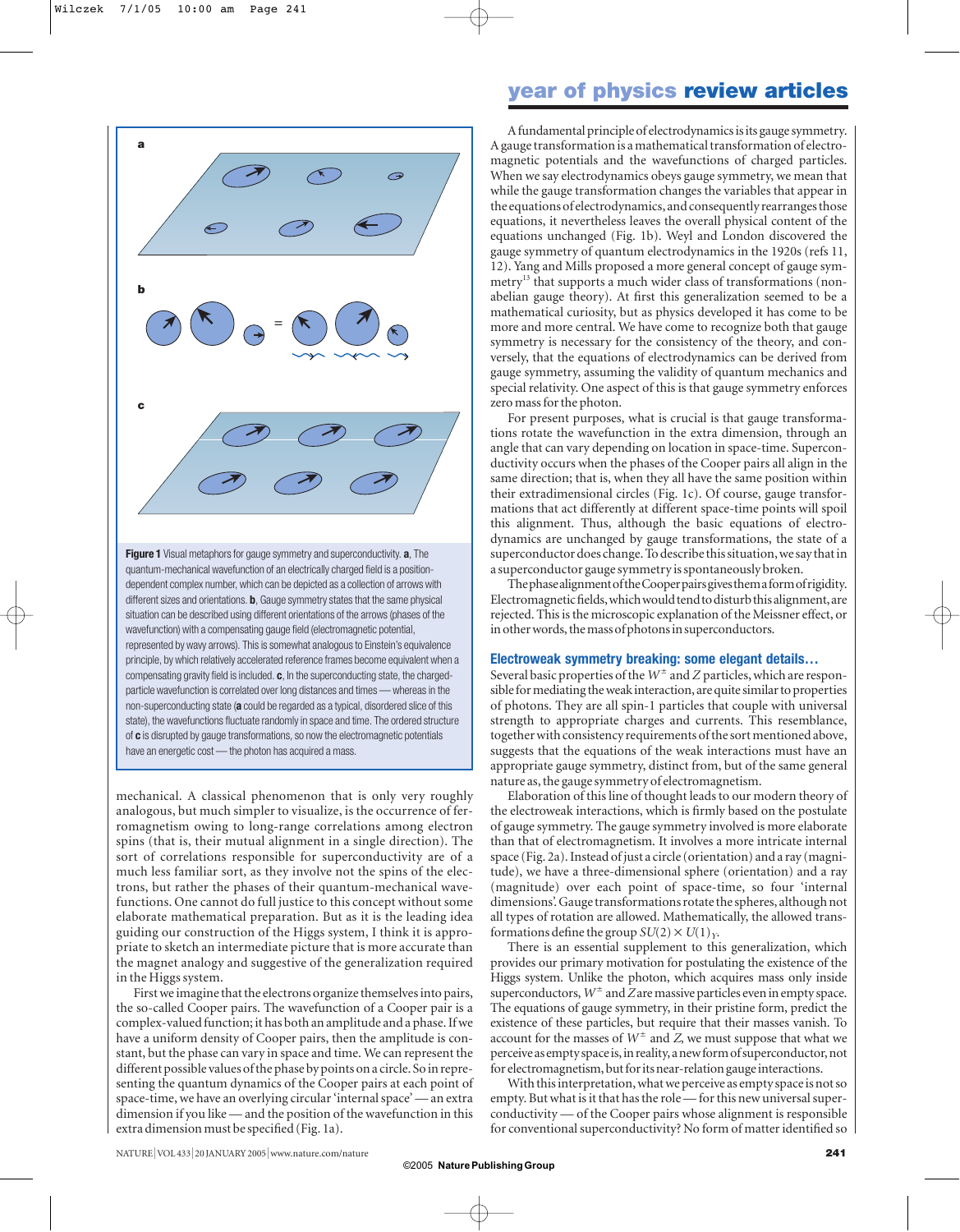

**Figure 2** Gauge symmetry and the Higgs condensate. **a**, The minimal Higgs doublet takes values in an internal space that is the product of a three-dimensional sphere and a ray (indicated by the maroon points). **b**, To bring out the essential point, it is useful to simplify this geometry to two circles. Gauge transformations can rotate orientations within the vertical (*A*) or the horizontal (*B*) circles independently. **c**, This situation is analogous to Fig. 1c: it represents the nature of the condensation responsible for this more intricate, universal superconductivity. This condensation allows the free variation of an overall orientation (*A*+*B*), but locks the relative orientation within each pair of circles.

far provides a suitable candidate. We are therefore led to postulate that there is a new form of matter doing the job. Accordingly, what we perceive as empty space is in fact filled with an exotic, suitably aligned substrate: the Higgs condensate.

'Observing' this condensate only through its effect on *W* and *Z* bosons gives us very limited insight into its nature. The minimal hypothesis, within the conventional framework of contemporary physics, is to postulate the existence of a quantum field with just enough structure to support the desired pattern of symmetry breaking, imparting mass to some, but not all, of the gauge fields.

Let me spell this out with reference to the slightly simplified model of Fig. 2b. The pattern we want in reality is  $SU(2) \times U(1)_Y \rightarrow U(1)_Y$ ; the simplified model exhibits  $U(1)_A \times U(1)_B \rightarrow U(1)_{A+B}$ , but the essential points are the same.

We begin with two independent rotation symmetries, but only a combination survives, which will represent ordinary electromagnetism. To break the symmetry in the appropriate way, we require the condensate to have a component in both circles (Fig. 2c). Furthermore, its orientations within the circles must be equal to one another, although their common angle can vary. Similarly to what was discussed for the Cooper-pair condensate, the Higgs condensate has a

form of rigidity that imposes an energetic price on fields that attempt to disrupt this favourable pattern. But the field that rotates both circles by the same amount preserves the pattern, so it remains massless. It can be identified with the electromagnetic field, which produces the photon  $\gamma$ . Note that the  $A+B$  gauge symmetry of electromagnetism  $(U(1)_{\gamma})$  is not the same as either 'pure' rotation *A* or *B* of the primary circles.

In the realistic  $SU(2) \times U(1)_Y \rightarrow U(1)_Y$  case, a similar entwining of weak and electromagnetic gauge symmetry is mandatory, simply because the  $W^{\pm}$  bosons are electrically charged. Thus, these interactions must be treated together, and we speak of 'electroweak' theory. It is often said that the  $SU(2) \times U(1)_Y \rightarrow U(1)_Y$  theory of broken gauge symmetry is a unified theory of weak and electromagnetic interactions, but that seems to me an overstatement. The theory still involves two quite separate primary symmetries, which are related only by the fact that the same Higgs condensate spoils them both. The simplest way of implementing the symmetry-breaking pattern  $SU(2) \times U(1)_Y \rightarrow$  $U(1)$ <sub>y</sub> makes specific predictions for the masses and couplings of the *W* and *Z* bosons, which seem to be quite accurate. More complicated implementations are conceivable, but they seem neither desirable nor necessary.

Together with its orientations in the internal sphere, the quantum field associated with the Higgs condensate must have another degree of freedom, representing its overall magnitude. The degrees of freedom corresponding to variations in orientation are associated with the (broken-symmetry) gauge transformations. They get absorbed into the massive gauge fields; their quanta are longitudinally polarized *W* and *Z* bosons. The degree of freedom associated with changes in overall magnitude, however, has independent meaning. Its elementary excitation, or quantum, is what is usually referred to as the Higgs particle. The inescapable minimal consequence of our postulate of a Higgs condensate is a new, electrically neutral spin-0 particle.

One embellishment of the minimal scheme is especially well motivated, because it arises in connection with the important concept of low-energy supersymmetry<sup>25</sup>. The generalization simply involves imagining that two independent fields of the same general character (both representing positions on internal spheres and circles, and undergoing the same sorts of gauge transformations) contribute to the Higgs condensate. A striking consequence is that we then expect to have not one but five new Higgs particles, because we have introduced a field with four additional degrees of freedom (specified by its location within its four-dimensional internal space). Of these, three are electrically neutral; the other two are positively and negatively charged, each being the other's antiparticle.

#### **…and a nest of kluges**

Itis not only the masses of *W*and *Z* bosons that are inconsistent with pristine  $SU(2) \times U(1)$  gauge symmetry and that get tied up with the Higgs condensate. The masses of quarks and leptons present a similar difficulty. In the end, these masses too can be ascribed to interaction with the Higgs condensate, but the details are quite different and frankly (in my view) seem quite ugly and clearly provisional.

The proximate source of the difficulty is the observed parity violation of the weak interaction<sup>26</sup>. In its most basic form, the observed phenomenon is that when fast-moving quarks or leptons are emitted in weak decays, their spin tends to be aligned opposite to their direction of motion; they are therefore said to be lefthanded. To accommodate this in the framework of gauge symmetry, we would like to say that the symmetry acts only on left-handed particles. That formulation, however, is inconsistent with special relativity. Indeed, a sufficiently fast-moving observer could overtake the particle, and to such an observer, its direction of motion would appear reversed, and it would be right-handed. This difficulty would be avoided if the quarks and leptons had zero mass, for then they would move at the speed of light and could not be overtaken. So we can implement the interactions of *W* bosons with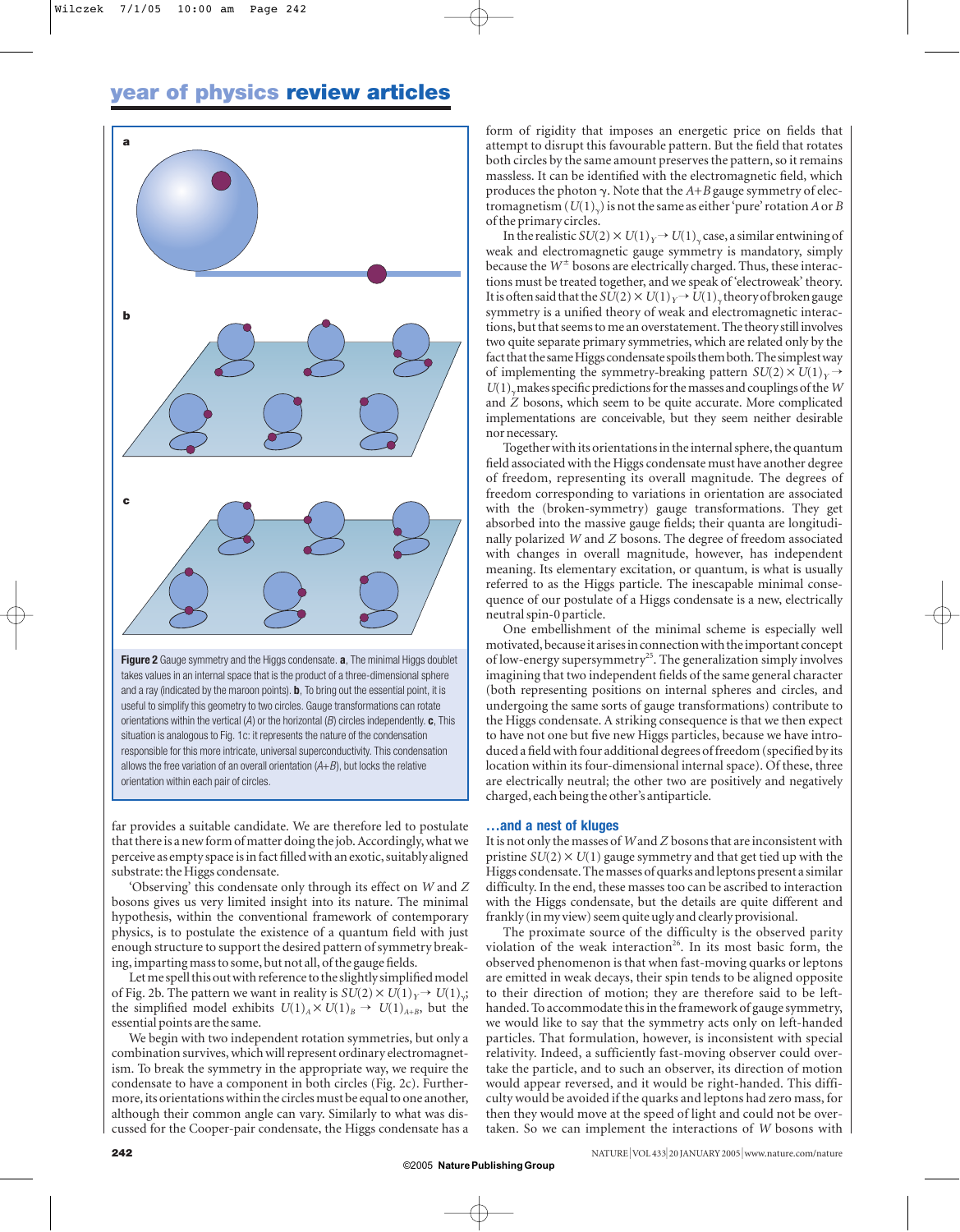massless left-handed quarks and leptons in a consistent way using gauge symmetry; but non-zero masses for quarks and leptons must be tied up with gauge symmetry breaking.

Unlike in the case of *W*and *Z* bosons, there are no nice geometrical pictures associated with the masses of quarks and leptons, nor connections with profound concepts (gauge invariance, superconductivity). We are reduced to simply writing down the equations. For non-expert readers, the details are not vital, but I do want to convey a sense of what leads me to call them 'ugly' and 'provisional'.

At present there is no compelling theory that predicts the values of any quark or lepton masses. Yet there are striking facts to be explained that play a crucial part in the structure of the world as we know it. The mass of the electron, and of the up and down quarks are nearly a million times smaller than the 'natural' scale (250 GeV) set by the magnitude of the Higgs condensate, but the mass of the top quark is close to that scale; the CKM matrix (that describes the mixing of quark species) is measured to be almost, but not quite, the unit matrix. All this presumably indicates that principles — or perhaps accidents or even conspiracies — are lurking within the Higgs sector, which ensure that some, but not all, of the possible couplings are small. It is a great challenge for the future to discover these principles, or alternatively to understand why accident and conspiracy run rampant. So far, we have only had access to the masses and the CKM matrix, which encode highly processed versions of the basic couplings. The discovery of Higgs particles and measurements of their interactions will give us better access to fundamentals.

### **On the origin(s) of mass**

Aswehave just seen, the masses of *W*and *Z* bosons, and of quarks and leptons, arise from the interaction of these particles with the pervasive Higgs condensate. This has inspired references to the Higgs particle as 'the origin of mass', or even 'the God particle'<sup>27</sup>. The real situation is interesting but rather different from what this hyperbole suggests. A few critical comments seem in order.

First, most of the mass of ordinary matter has an entirely different origin. This mass is contained in atomic nuclei, which are built up from nucleons (protons and neutrons), which in turn are built up from quarks (mainly up and down quarks) and colour gluons. Colour gluons are strictly massless, and the up and down quarks have tiny masses, compared with the mass of nucleons. Instead, most of the mass of nucleons (more than 90%) arises from the energy associated with the motion of the quarks and gluons that compose them<sup>28</sup> — according to the original form of Einstein's famous equation,  $m = E/c<sup>2</sup>$ . This circle of ideas provides an extraordinarily beautiful, overwhelmingly positive answer to the question Einstein posed in the title of his original paper<sup>29</sup>: "Does the inertia of a body depend on its energy content?" And it has nothing to do with Higgs particles!

Second, as we have just seen, for quarks and leptons the Higgs mechanism appears more as an accommodation of mass than an explanation of its origin. We map observed values of masses and mixings through some distorting lenses into corresponding values of Higgs-field couplings, but only for the *W* and *Z* bosons do we have reliable, independent insight into what these values ought to be. And third, the Higgs field in no sense explains the origin of its own mass. A parameter directly equivalent to that mass must be introduced into the equations explicitly.

Finally, there is no necessary connection between mass and interaction with any particular Higgs field. As an important example, much of the mass of the Universe is observed to be in some exotic, 'dark' form. The dark matter has only been observed indirectly, through the influence of its gravity on surrounding ordinary matter. It has evaded more conventional observation using optical, radio or other telescopes, so evidently it has only a feeble coupling to photons. We do not yet know what this dark stuff is precisely, but the leading theoretical candidates (axions and weakly interacting massive particles, WIMPs) are massive particles that do not acquire their mass by interacting with the electroweak Higgs condensate. The general

point is that many kinds of hypothetical particle can have masses that, unlike the masses of *W* and *Z* bosons and quarks and leptons, do not violate the electroweak  $SU(2) \times U(1)$  symmetry, and such masses need have no relation to that symmetry's spoiler, the electroweak Higgs condensate. The Higgs particle's own mass is also of this kind.

The genuine meaning of the Higgs field — that it embodies the concept of symmetry breaking and makes tangible the vision of a universal cosmic superconductor — is deep, strange, glorious, experimentally consequential and very probably true. This meaning has no need for embellishment, and can only be diminished by dubious oversimplification. So blush for shame, ye purveyors of hyperbole! End of sermon.

### **Searching for Higgs**

From the observed masses of the *W*and *Z* bosons we infer the magnitude of the Higgs condensate to be 250 GeV. This sets the scale for structure in the Higgs system. The mass of the lightest excitation of the condensate could only be significantly larger than this if a large parameter appeared in the theory to amplify the scale. More specifically, what is relevant to this question is the coefficient of the nonlinear self-coupling of the Higgs field. But large self-coupling seems unlikely on both theoretical and experimental grounds. Theoretically, it takes us into a regime where the Higgs field undergoes violent quantum fluctuations, and appears to develop inconsistencies<sup>30</sup>. On the experimental side, precision measurements of various quantities can be compared to theoretical predictions at a level that is sensitive to the contribution of 'virtual particles'; that is, quantum fluctuations, including contributions that arise from coupling to the Higgs system. All indications so far are that these contributions are small, consistent with weak coupling<sup>15</sup>. Thus, on very general grounds, we expect to find new particles of some kind, recognizable as quanta of the Higgs condensate, with mass most probably smaller than 250 GeV, and in any case not much larger.

To go further and be quantitative, we must consider more specific models. The minimal implementation of symmetry breaking, which



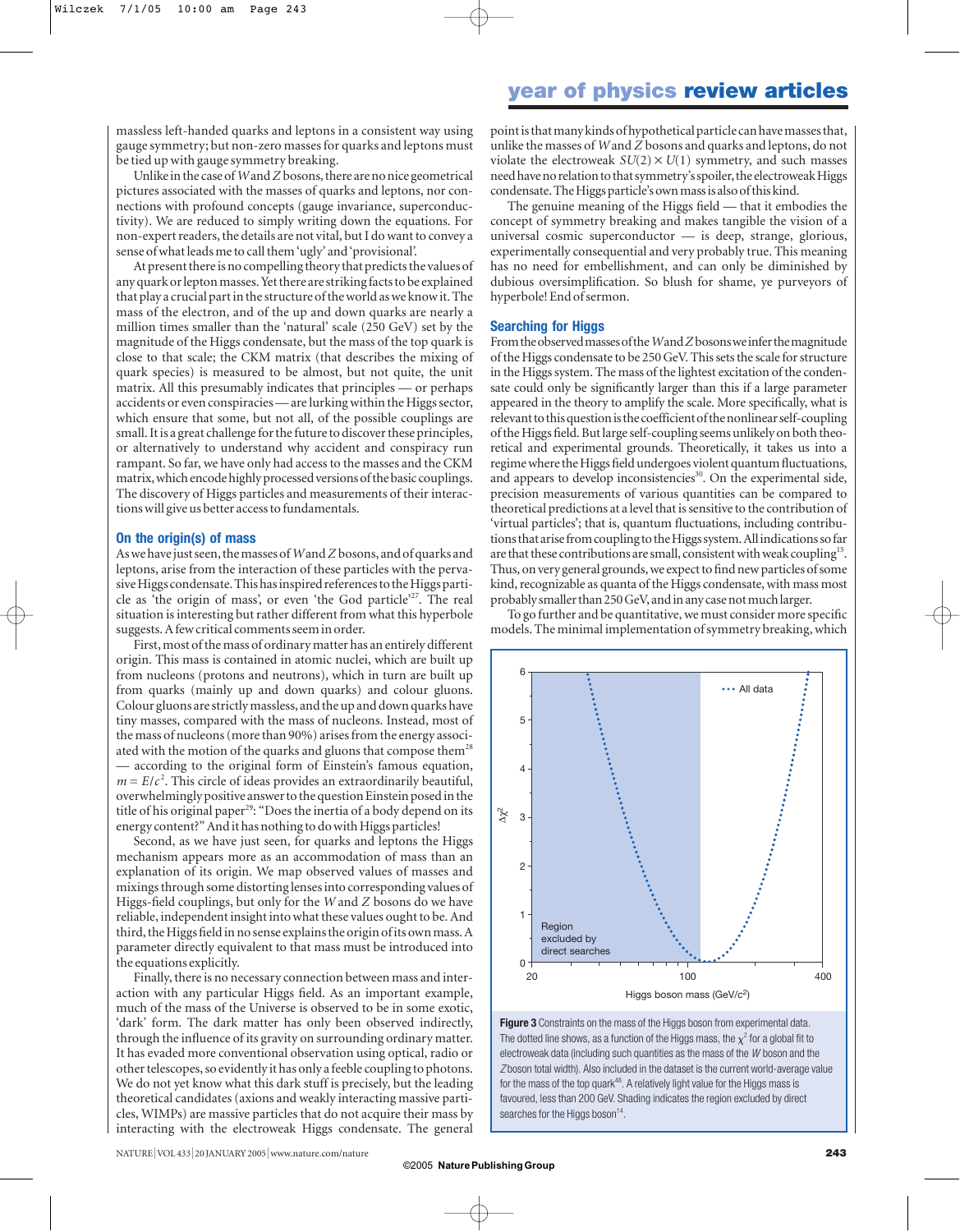

assumes that only a single  $SU(2) \times U(1)$  doublet exists (and thereby, as discussed above, predicts the existence of exactly one physical Higgs particle), is of course the canonical choice. Within this framework, which I shall adopt for the next few paragraphs, everything of interest is determined in terms of just one unknown parameter, conveniently taken to be the value of the Higgs particle's mass.

Now,with everything else pinned down, the aforementioned contributions (due to virtual particles, and often called radiative corrections) to a variety of measured quantities can be calculated precisely, as a function of the Higgs particle's mass. When this is done, one finds that the central value of the Higgs mass preferred by the experimental results is about 100 GeV, with a dispersion of about 50 GeV (Fig. 3).

The strength with which the Higgs particle couples to other fundamental particles is proportional to the mass of the particle involved (with a most important exception that I will come to in a moment). Thus, the dominant decay mode of the Higgs particle will be into the heaviest available particles. For a wide range of masses, including the most favoured values, the dominant decay is therefore into a heavy quark pair — bottom/anti-bottom (*bb*); channels with heavier particles are energetically forbidden. The rates of decay into other quark or lepton pairs — charm/anti-charm and tau/anti-tau — are lower but not insignificant.

The exceptional case is gluons<sup>31</sup>. The direct coupling of the Higgs particle to gluons, inferred from the classical form of the theory, vanishes — as one might expect from the vanishing mass of the gluons. There is a purely quantum-mechanical process, however, in which the Higgs particle fluctuates into a virtual top/anti-top quark pair, which then materializes into a real gluon pair (Fig. 4a). As a fraction of all possible decays, this branch amounts to about 10%. A coupling to photons is similarly achieved by fluctuations through virtual *W* and *Z* bosons, as well as top quarks; it is smaller, owing to the weaker photon coupling.

Search strategies for the Higgs particle at electron–positron accelerators (the Large Electron Positron collider, LEP, or the planned International Linear Collider, ILC) and at proton–proton accelerators (the Tevatron at Fermilab, United States, or CERN's LHC) are quite different. The coupling of electrons and positrons to the Higgs particle is extremely small. A favoured strategy exploits processes in which the electron and positron annihilate into a *Z* boson, which then radiates the Higgs particle<sup>32</sup> (Fig. 4b). This has the further advantage that the final-state *Z* boson is very well characterized and can be reliably identified. Indeed, a general problem in Higgs-hunting is that one must distinguish the process of interest

from possible 'background' processes that can lead, from the point of view of what is observable in practice, to effectively the same final state. This channel (with a final state of *Zbb*) was the subject of very intense scrutiny at LEP, especially during the final stages of its operation in 2000. The result, however, was inconclusive. A lower bound of 114.1 GeV, at the 95% confidence level, was put on the mass of the Higgs particle (assuming the minimal implementation). On the other hand, statistically weak  $(1.7\sigma)$  hints of excess events were observed at the upper limit of the machine's energy, consistent with what would be induced by a Higgs particle of mass 116 GeV.

At a hadron machine of sufficiently large energy, such as the LHC, Higgs particles are produced copiously through the gluon-fusion process, which exploits the Higgs' indirect coupling to gluon pairs<sup>33</sup>. The difficulty here is not production, but the signal-to-noise ratio in detection. Final states at hadron machines typically contain much extraneous debris, because the initial projectiles — protons — are complex objects. Indeed, our gluon-fusion production process relies on the fact that protons, in addition to quarks, contain a substantial fraction of gluons. The dominant final result of Higgs decay, a *bb* pair, is also very easily produced by ordinary particle interactions that in no way involve the Higgs particle. These form, from an experimental point of view, an almost impenetrable background. For this reason, it might be best to focus on the rarer decay of the Higgs into a pair of photons. Another strategy is to look for 'tagged' events that contain a *W* or *Z* in the final state, accompanying the Higgs particle (as at electron–positron machines). These could result from the radiation of Higgs particles from the *W* or *Z* bosons produced by quark/antiquark annihilation.

Once we depart from the minimal implementation, many more possibilities for probing the Higgs sector open up, some much less demanding. For example, the additional Higgs particles predicted in the minimal supersymmetric model include electrically charged ones. These have very characteristic decay modes and they could be copiously produced at electron–positron machines once the energetic threshold for pair production is passed.

Atthis point it is appropriate to mention that whereas in the minimal model the predicted value of the Higgs mass is only weakly constrained from above, the minimal supersymmetric model generically predicts the existence of at least one Higgs particle with mass below 140 GeV, whose properties resemble those of the (absolutely) minimal Higgs particle with the same mass $^{17,34}$ . The above-mentioned indications from radiative corrections, and perhaps from LEP, might be interpreted as encouraging for the supersymmetric alternative.

This account of the practical strategy of Higgs searches is no more than a sketch of some of the simplest considerations involved. A vast, multi-faceted and growing literature is devoted to the subject. There is a general consensus that discovery of one or more Higgs particles cannot elude experimenters at the LHC, but that an exploration of the Higgs system worthy of the opportunities it affords will require the clean environment and high energies available in electron– positron collisions at the ILC.

#### **Extensions: unification, supersymmetry**

If we merely count particles, then the minimal implementation of gauge symmetry breaking — using one doublet field and leading to one physical Higgs particle — recommends itself on grounds of economy. But considerations of logical coherence and structural integrity seem to lead us in another direction.

The structure of the gauge system gives powerful suggestions for its further fruitful development<sup>35</sup>. The product structure  $SU(3) \times SU(2) \times U(1)$ , the reducibility of the fermion representation (that is, the fact that the symmetry does not make connections linking all the fermions), and the peculiar values of the quantum number hypercharge assigned to the known particles all suggest a larger symmetry. The devil is in the details and it is not at all automatic that the observed, complex pattern of matter will fit neatly into a simple mathematical structure. But, to a remarkable extent, it does (Box 1).

©2005 **NaturePublishingGroup**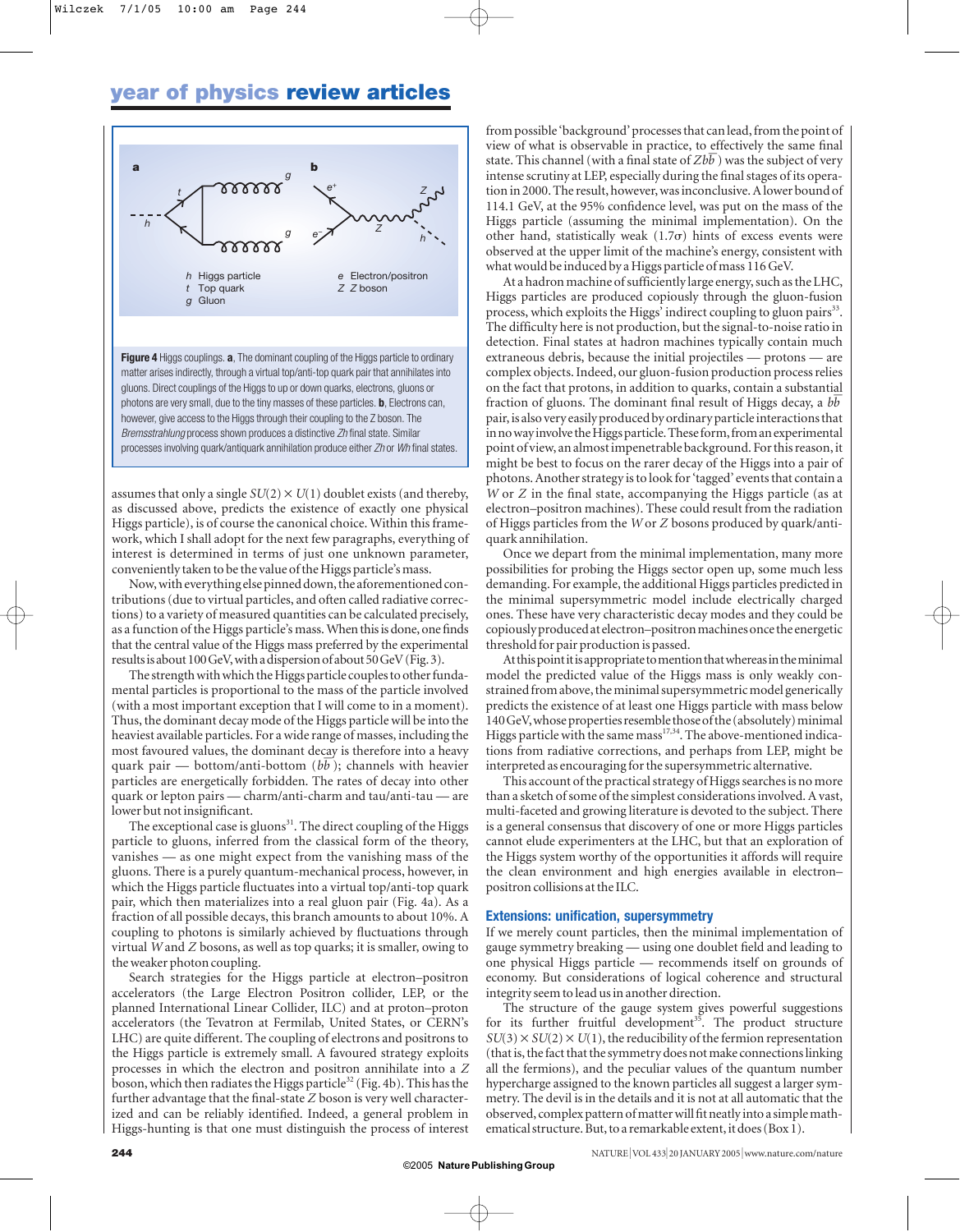#### Box 1 **Unification**

Within the standard gauge system the strong interactions are described by quantum chromodynamics (QCD), a theory based on the gauge symmetry group *SU*(3) defined by transformations among

| a<br>$\begin{pmatrix} u & u & u \\ d & d & d \end{pmatrix}_{\mathcal{V}_6}$ |                |                       | $(u^{c} u^{c} u^{c})_{-2/3}$ |           |                |
|-----------------------------------------------------------------------------|----------------|-----------------------|------------------------------|-----------|----------------|
| $\begin{pmatrix} v \\ e \end{pmatrix}_{-1/2}$                               |                | $(d^c d^c d^c)_{1/3}$ |                              | $e_1^c$   |                |
| b<br>Quantum number<br>Particle                                             | $\overline{R}$ | W                     | B                            | G         | $\mathsf{P}$   |
| $\overline{u}$                                                              | $\ddot{}$      |                       |                              | $+$       |                |
| U                                                                           |                | $\ddot{}$             |                              | $+$       |                |
| $\overline{u}$                                                              |                |                       | $\ddot{}$                    | $\ddot{}$ |                |
| d                                                                           | $\ddot{}$      |                       |                              |           | $\ddot{}$      |
| d                                                                           |                | $\ddot{}$             | Ļ                            |           | $\ddot{}$      |
| d                                                                           |                | f                     | $+$                          |           | $\ddag$        |
| $u^{\circ}$                                                                 |                | $\ddot{}$             | $\ddot{}$                    |           |                |
| $u^{\circ}$                                                                 | $\ddot{}$      |                       | $\ddot{}$                    |           |                |
| $u^{\circ}$                                                                 | $\ddot{}$      | $\ddot{}$             |                              |           | $\overline{a}$ |
| $d^{\rm c}$                                                                 |                | $\ddot{}$             | $+$                          | $+$       | $\ddot{}$      |
| $d^{\circ}$                                                                 | $\ddot{}$      |                       | $\ddot{}$                    | $\ddot{}$ | $\ddot{}$      |
| $d^{\circ}$                                                                 | $+$            | $\ddot{}$             |                              | $\ddot{}$ | $\pm$          |
| $\overline{V}$                                                              | $\ddot{}$      | $+$                   | $+$                          | $\ddot{}$ |                |
| e                                                                           | $\pm$          | $\pm$                 | $\pm$                        |           | $\ddot{}$      |
| $e^{c}$                                                                     |                |                       |                              | $+$       | $\pm$          |
| N                                                                           |                |                       |                              |           |                |
| Hypercharge $Y = \frac{-1}{6}(P + W + B) + \frac{1}{4}(G + P)$              |                |                       |                              |           |                |

This unification of quantum numbers, although attractive, remains purely formal until it is embedded in a physical model. This requires realizing the enhanced symmetry in a local gauge theory. The enhanced symmetry must be broken. The Higgs system of electroweak theory supplies a precedent for that. What we need is another condensate, with a vastly larger density. We are proposing that the world is a multi-coloured, multi-layered superconductor.

There is an apparent difficulty with these ideas, which on closer scrutiny turns out to represent their greatest success. Non-abelian gauge symmetry requires that the relative strengths of the different couplings must be equal (universality), which is not what is observed. Fortunately, there is a compelling way to save the situation<sup>36</sup>. The higher symmetry is broken at a very large energy scale (equivalently, a small distance scale), but we observe interactions at much smaller energies (larger distances). The strength we observe differs from the intrinsic strength, because it is affected by the physics of vacuum polarization. A cloud of virtual particles surrounds the charge and can enhance or dilute its power. The resulting 'running' of couplings is an effect that can be calculated quite precisely, given a definite hypothesis about the particle spectrum. In this way we can test quantitatively the idea that the observed couplings originate from a single unified value at small distances.

The results of these calculations are quite remarkable and encouraging (Fig. 5). If we include vacuum polarization from the particles we know about in the minimal standard model, we find approximate three colour charges; the weak interactions are described by an independent but mathematically similar gauge symmetry *SU*(2) using two colour charges, and finally an independent 'hypercharge' symmetry  $U(1)$  based on a single type of charge. Ordinary electromagnetism involves a combination of *SU*(2) and *U*(1) symmetry that remains valid after these separate symmetries are broken by the Higgs condensate.

In part **a** of the figure, the relationships of the quarks and leptons under these transformations are shown. The strong gauge symmetries act horizontally, the weak gauge symmetries act vertically and the values of the hypercharges are indicated by subscripts. The 15 quarks and leptons shown here fall into five unrelated clans. (There is a three-fold repetition of this entire structure, accommodating 45 quarks and leptons altogether.)

Theories of unified gauge symmetry propose that there is a more extensive symmetry that involves transformations among all these colour charges. That symmetry must be spontaneously broken, to explain why we observe the consequences of different types of charge to be quite different (strong interactions really are strong, and weak interactions weak). Nevertheless, this idea is not without consequences: the quarks and leptons must furnish the material for building unified structures that remain coherent under the extended symmetry.

One particular unified symmetry passes this test with flying colours (and is shown in part **b** of the figure). Although the smallest simple group into which  $SU(3) \times SU(2) \times U(1)$  could possibly fit is  $SU(5)$ (ref. 49) — it fits all the fermions of a single family into two representations (**10** + **5** – ) and the hypercharges click into place — a larger symmetry group, *SO*(10) (ref. 50), fits these and one additional  $SU(3) \times SU(2) \times U(1)$  singlet particle into a single representation (the spinor **16**). All 15 quarks and leptons appear on the same footing, and the additional particle, which has the quantum numbers of a right-handed neutrino, is quite welcome: it plays a crucial role in the attractive 'seesaw' model for neutrino masses<sup>43,44</sup>.

Where before we had a piecemeal accommodation of the observed particles, now we have a marvellous correspondence between reality and a unique, ideal mathematical object.

unification. If we include vacuum polarization from the particles needed in expanding the standard model to include supersymmetry<sup>37,38</sup>, softly broken at the TeV (1,000 GeV) scale, we find accurate unification<sup>39,40</sup>. The unification occurs at a very large energy scale, of order 10<sup>16</sup> GeV. This success is robust against small changes in the supersymmetry-breaking scale, and is not adversely affected by incorporation of additional particle multiplets, as long as they form complete representations of *SU*(5) (ref. 37).

Low-energy supersymmetry is desirable on several other grounds as well. The most important has to do with the Higgs condensate. In the absence of supersymmetry, radiative corrections to the magnitude of this condensate diverge ('radiative corrections' is standard jargon for the effect of virtual particles or, alternatively, quantum fluctuations). One must fix the condensate's value, which sets the scale for electroweak symmetry breaking, by hand, as part of the definition of the theory. This 'renormalization' procedure leaves it utterly mysterious why the empirical value is so much smaller than unification scales. Moreover, enhanced unification symmetry requires that the Higgs doublet should come together with additional fields, to fill out a complete representation. Its partners, however, have the quantum numbers to mediate proton decay, so if they exist at all, their masses must be very large, at about the unification scale of  $10^{16}$  GeV. This reinforces the idea that such a large mass is what is 'natural' for a scalar field<sup>41</sup>. The relatively small mass (of the order of 100 GeV) of the Higgs field that we need in our electroweak theory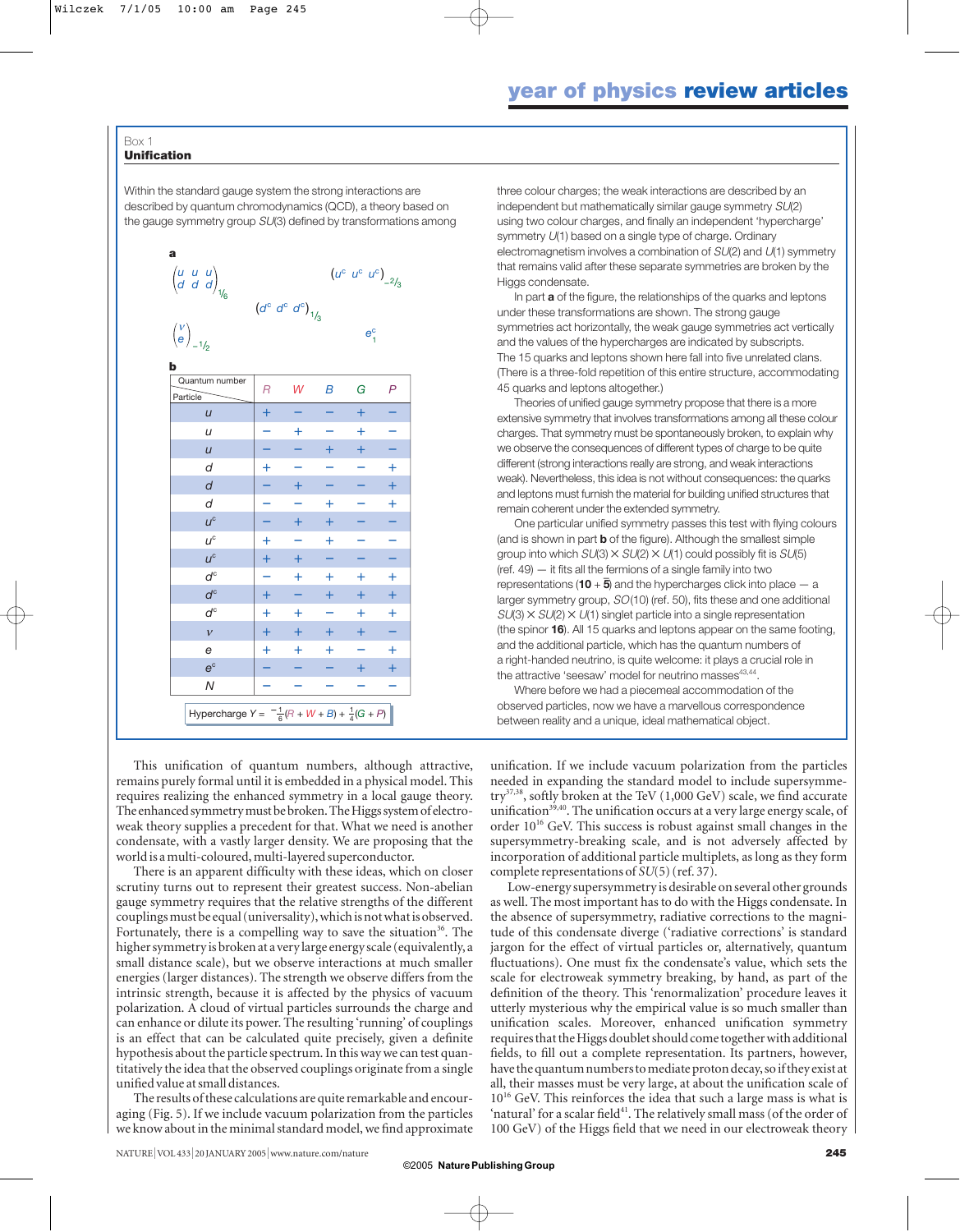

**Figure 5** Unification of the forces. The strengths of the couplings of the weak, electromagnetic and strong forces are hugely disparate (represented here as  $\alpha_1{}^{-1},$  ${\alpha_2}^{-1}$  and  ${\alpha_3}^{-1}$ ). But their perceived strength changes with the energy scale of the process ( $\mu$ ), through corrections due to virtual particles. Assuming there are only the particles known to us in the standard model and extrapolating beyond the reach of experiment to very high energies, the couplings move towards each other but do not converge at a single point (top). If, however, the extra particles needed to implement low-energy supersymmetry are included in the calculation, the couplings meet neatly at an energy of about 10<sup>16</sup> GeV (lower plot). Note that the energy scale is logarithmic (and the existence of other unknown particles is overlooked), so this calculation is a bold — perhaps reckless — extrapolation of the laws we know to apply to energies vastly larger than those at which these laws have been tested.

seems unnatural and requires some special justification. Supersymmetry, if it is not too badly broken, largely solves this problem, for it ensures that these unsayoury radiative corrections are small<sup>42</sup>.

The fact that our unification calculations point to an enormous new mass scale for unification is profound. This enormous mass scale is inferred entirely from data taken at much lower energies. The disparity of scales arises from the slow (logarithmic) running of inverse couplings, which implies that modest differences in observed couplings must be made up by a long interval of running. The appearance of a very large mass scale is welcome on several grounds. I will mention three of the most important.

First, right-handed neutrinos, which as we have seen can enhance the symmetry of unification, naturally acquire masses of the order of the unification scale. Masses of that magnitude remove these particles from direct experimental accessibility, but they can have a most important indirect effect<sup>43,44</sup>. This is because, in second-order perturbation theory, the ordinary left-handed neutrinos make virtual transitions to their right-handed relatives and back. This exotic process generates non-zero masses for the ordinary neutrinos, but these are much smaller than the masses of other leptons and quarks.

The magnitudes that arise in this way are broadly consistent with the tiny observed masses of neutrinos. No more than order-ofmagnitude success can be claimed because many relevant details of the models are poorly determined.

Second, unification tends to obliterate the distinction between quarks and leptons, and hence to open up the possibility that protons decay (their building-block quarks turn into electrons or muons). Heroic experiments to observe this process have so far come up empty-handed, with limits on partial lifetimes approaching  $10^{34}$ years for some channels. It is very difficult to ensure that these processes are sufficiently suppressed, unless the unification scale is very large. Even the high scale indicated by the running of couplings and neutrino masses is barely adequate. Spinning it positively, experiments to search for proton decay remain a most important and promising probe into the physics of unification. Similarly, it is difficult to avoid the idea that unification brings in new connections among the different families. There are significant experimental constraints on flavour-changing neutral currents, lepton number violation and other exotic processes that must be suppressed, and this makes a high mass scale for the virtual particles that mediate them most welcome.

Third, with the appearance of this large scale, unification of the strong and electroweak interactions with gravity becomes much more plausible. Newton's constant has dimensions of mass, so it runs even classically. Or, to put it another way, gravity responds to energy/momentum, so it gets stronger at large energy scales. Nevertheless, because gravity starts out extremely feeble compared to other interactions on laboratory scales, it becomes roughly equipotent with them only at enormously high scales, comparable to the Planck energy of  $10^{18}$  GeV. By inverting this thought, we gain a deep insight into one of the main riddles about gravity: if gravity is a primary feature of nature, reflecting the basic structure of space-time, why does it ordinarily appear so feeble? Elsewhere<sup>45</sup>, I have traced the answer down to the fact that, at the unification (Planck) scale, the strong coupling is about 1/2!

In view of all this, our accounting of the 'economy of ideas' is altered. For it seems that with five Higgs particles you can buy a lot more than with one.

### **Cosmological implications**

In the very early Universe, when temperatures were much higher, the Higgs condensate that now fills all space could not have maintained its alignment over extended distances. In a word, it melted<sup>46</sup>. Just as a superconductor heated beyond its critical temperature goes normal, or a magnet heated above its Curie temperature loses its magnetization, the Universe would then have been in a different, more symmetric phase. In this phase, *W* and *Z* bosons — like photons, colour gluons and gravitons — had zero mass, as did quarks and leptons. (Ironically, the Higgs particles themselves retained a finite mass.)

Thus, during the early evolution of the Universe there was a dramatic change in the properties of matter. The detailed physical nature of this change is at present unknown. It may have been a sharp phase transition in the thermodynamic sense, or a smooth crossover. Such a cosmic phase transition might have been accompanied by unusual or violent physical events that left lasting consequences. One possibility is that the current imbalance between the abundance of matter and antimatter might have been generated when the Higgs condensate froze in. Another is that the Higgs freeze-in catalysed an epoch of extremely rapid cosmic acceleration, akin to or even identical to the inflationary epoch, whose occurrence is widely conjectured in modern cosmology<sup>47</sup> but whose physical nature is highly uncertain. It is only by studying the Higgs system in detail that we can begin to assess these possibilities reliably.

The existence of a Higgs system with properties of the general sort I have discussed, notably including one or more accessible, recognizable Higgs particle, appears to be a compelling consequence of quantum field theory and the standard model of fundamental physics